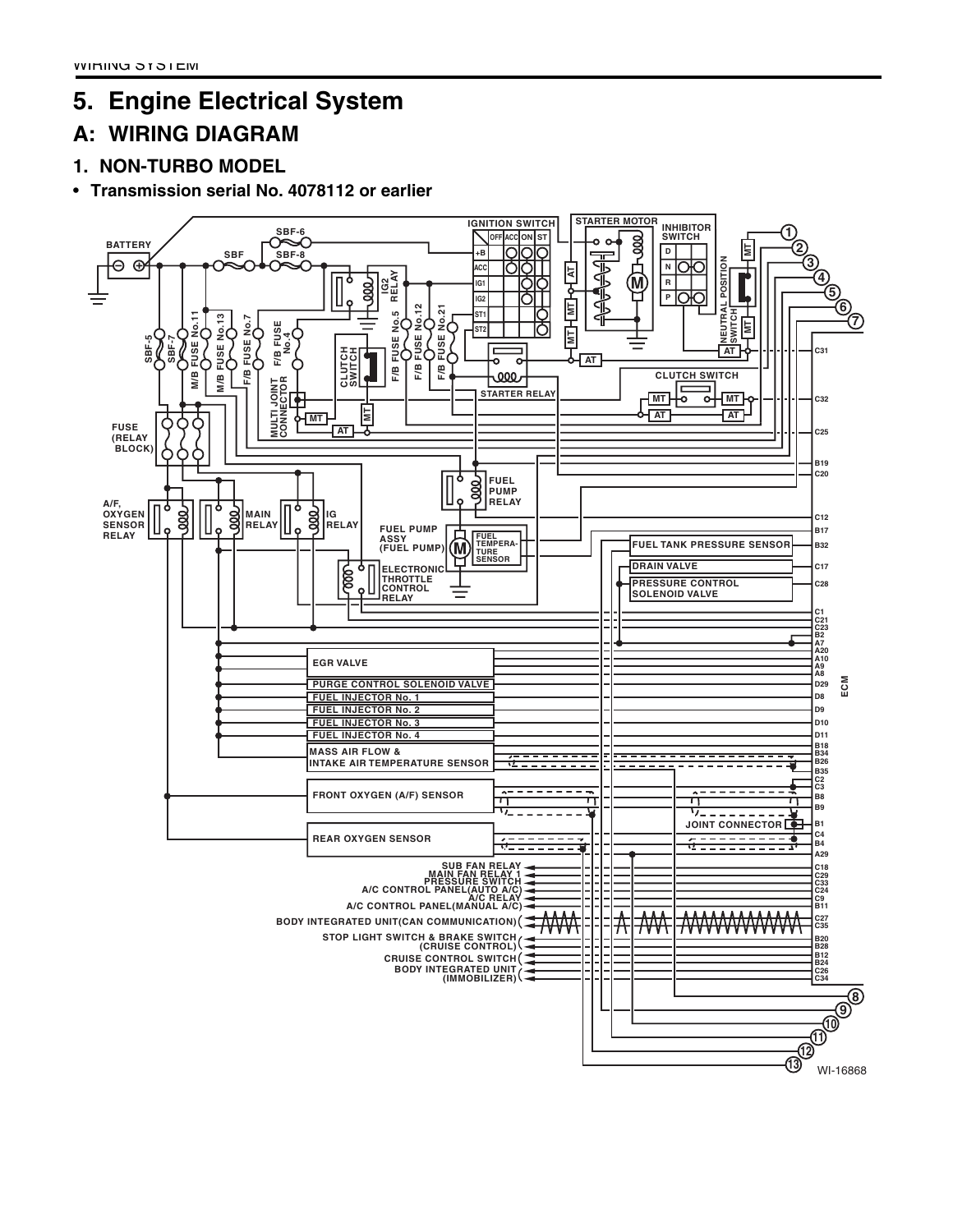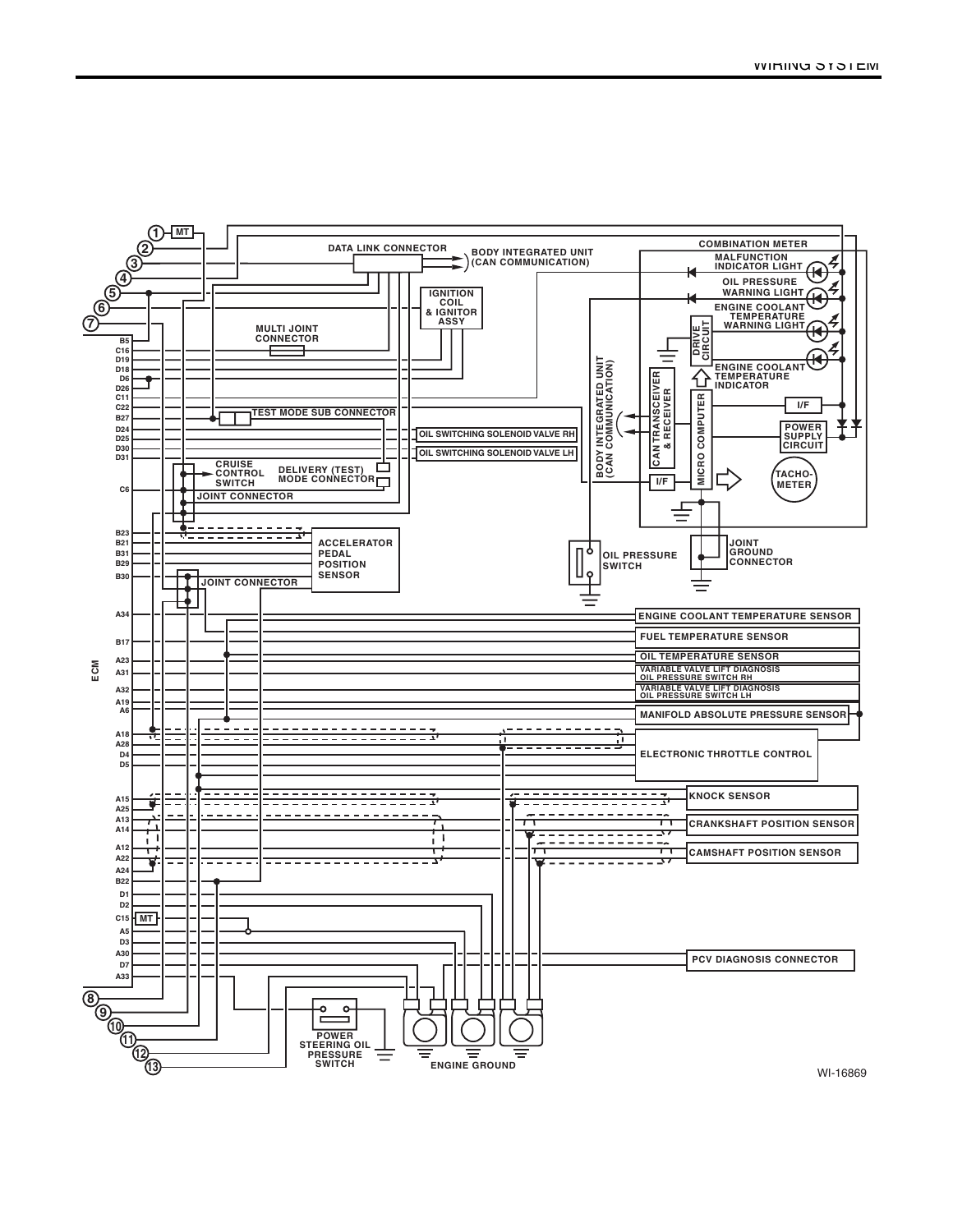25 | 26 | 27<br>33 | 34 | 35

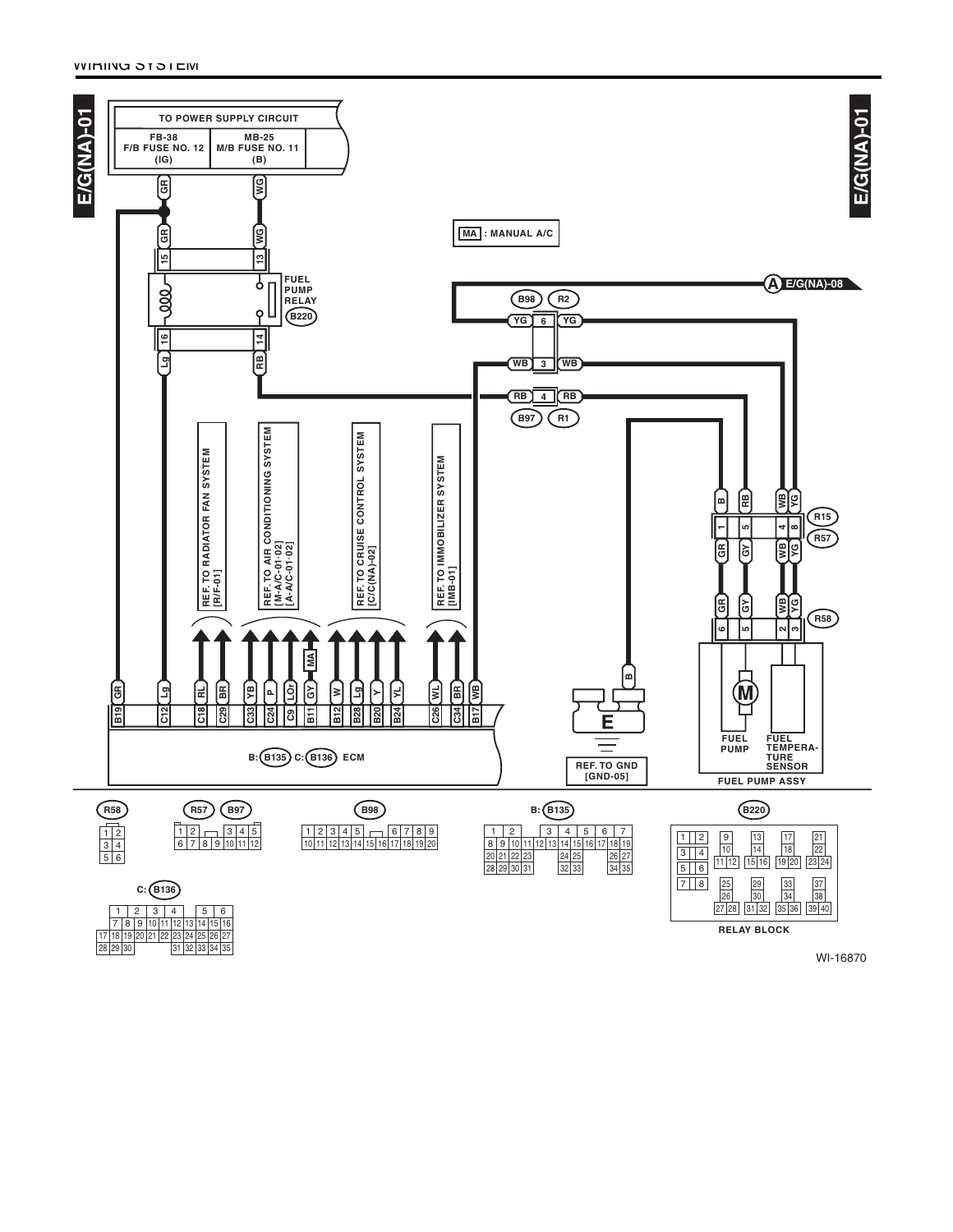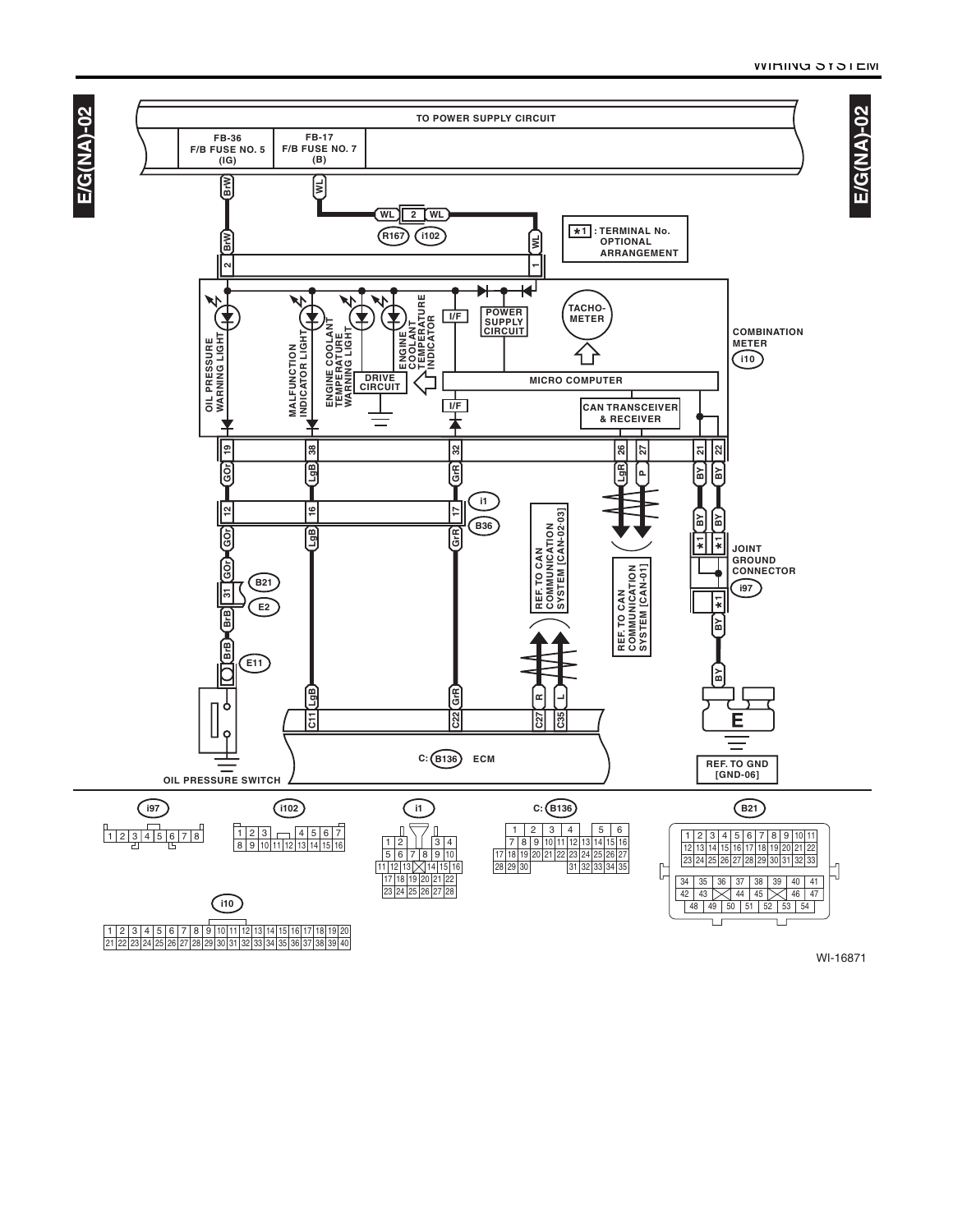

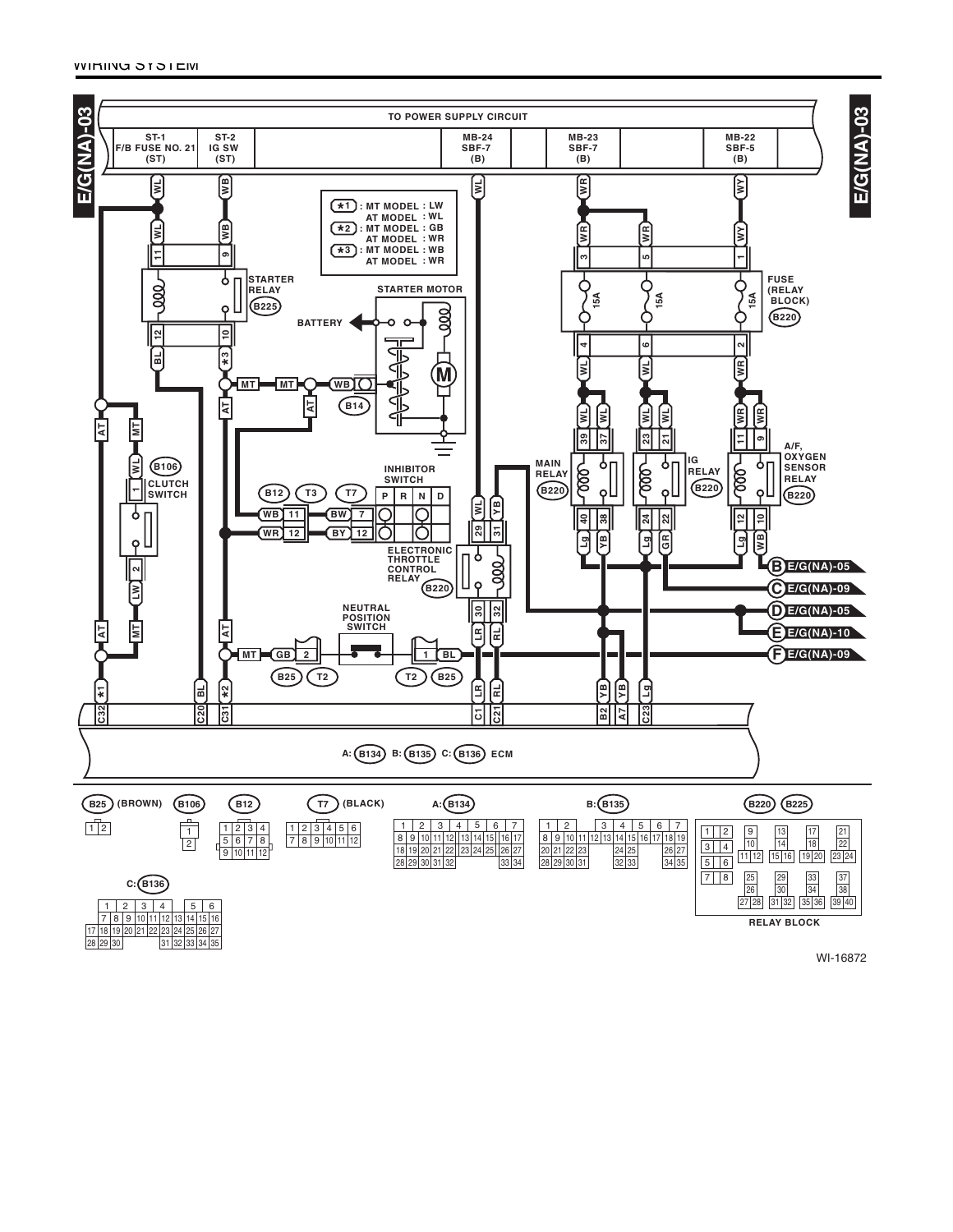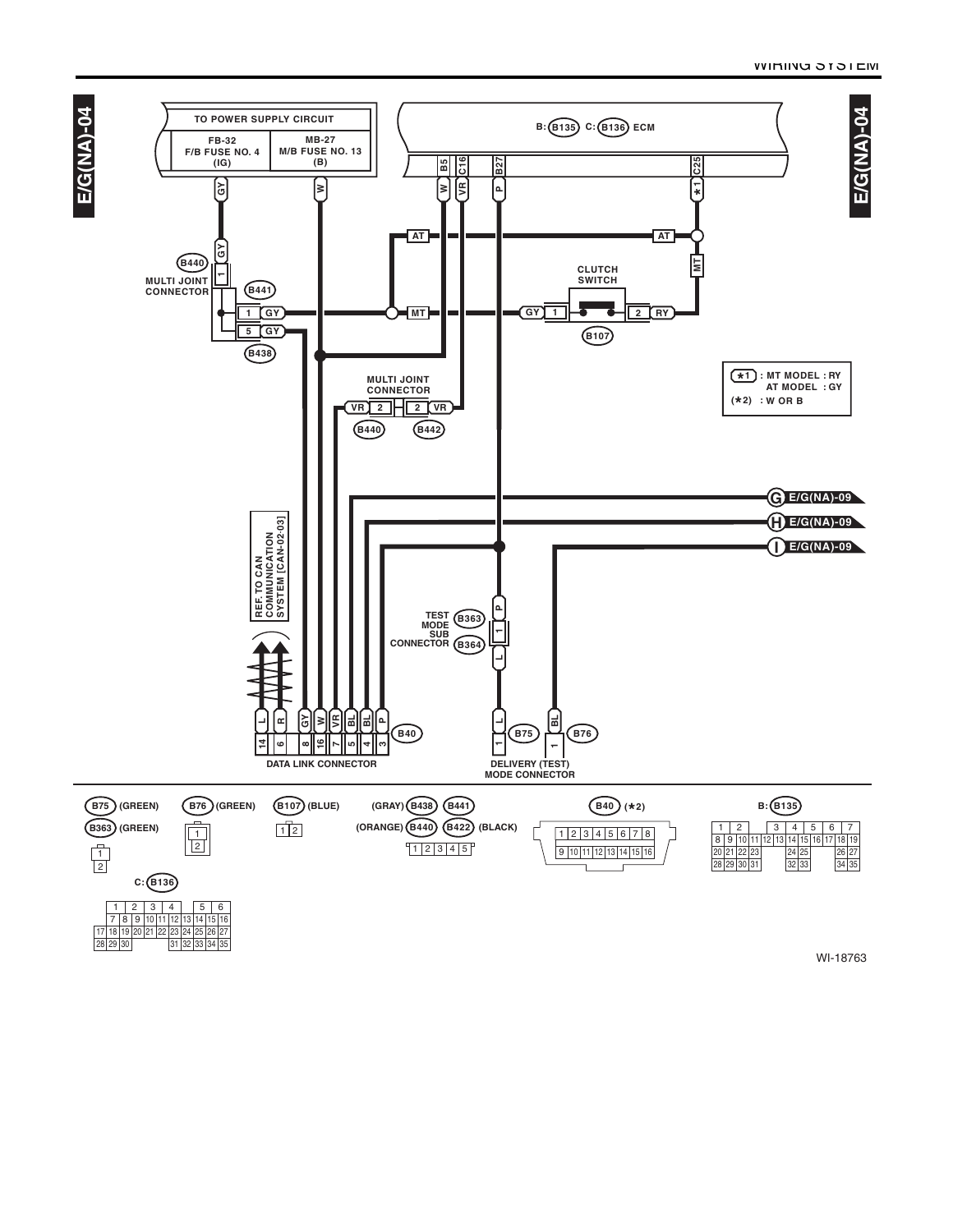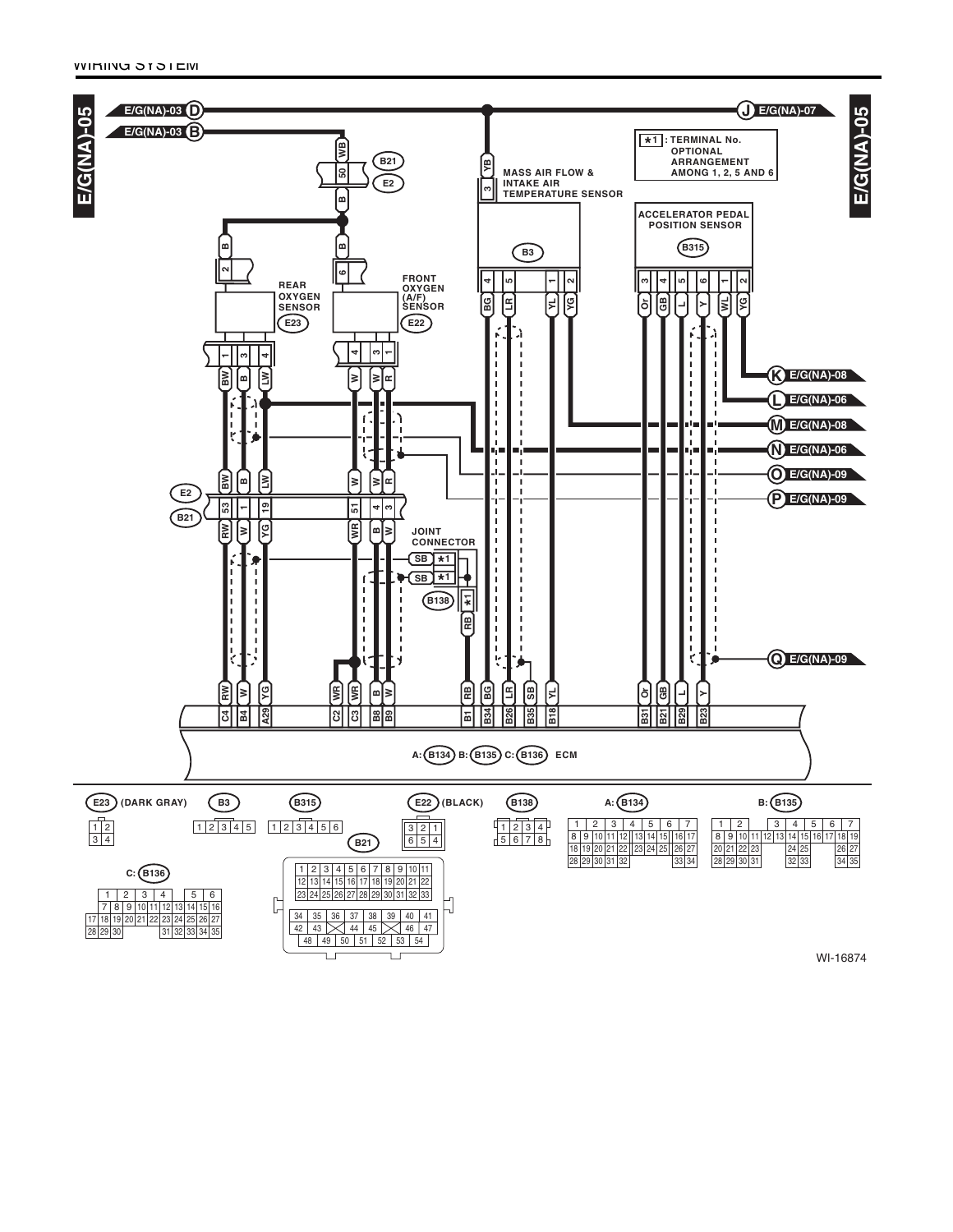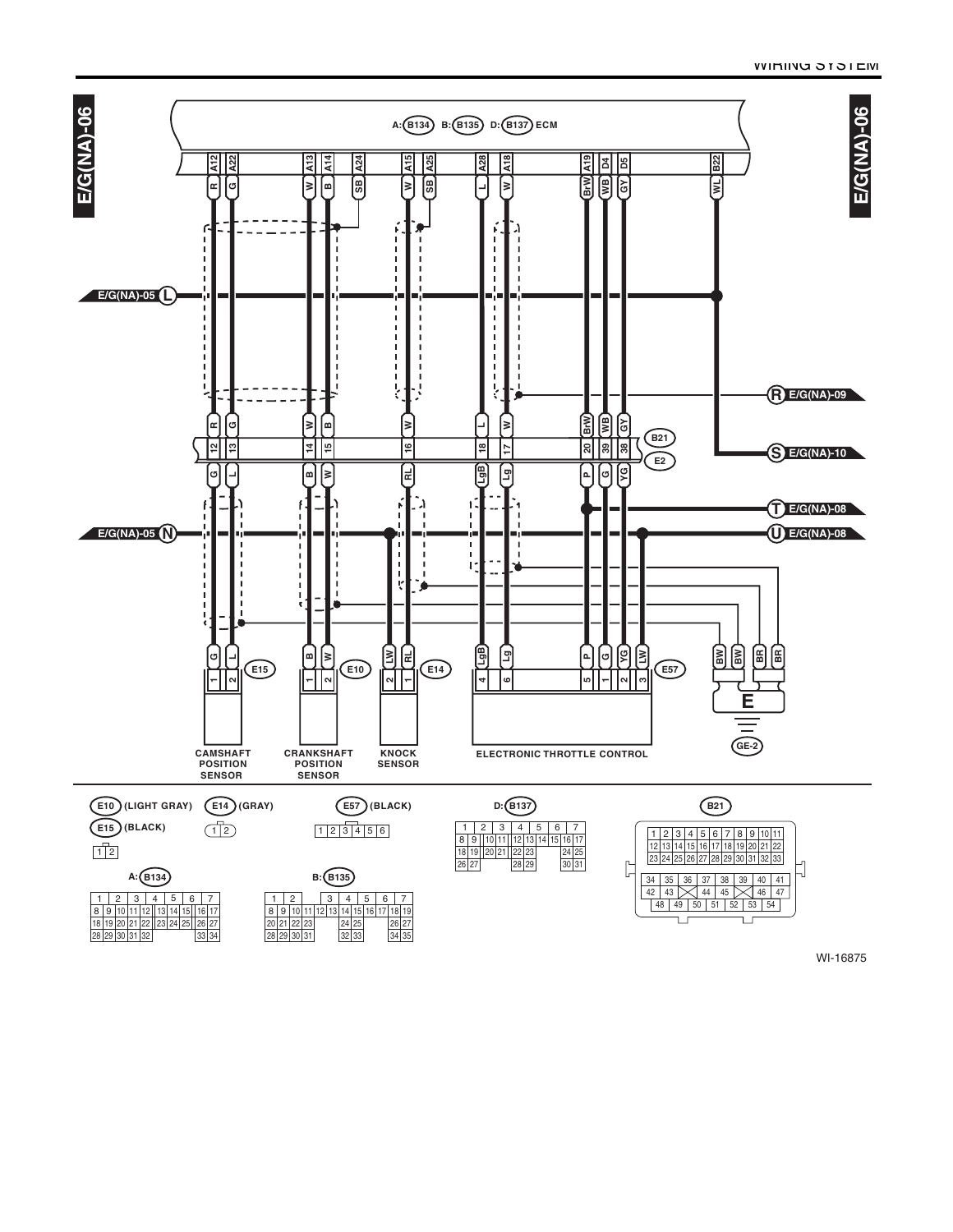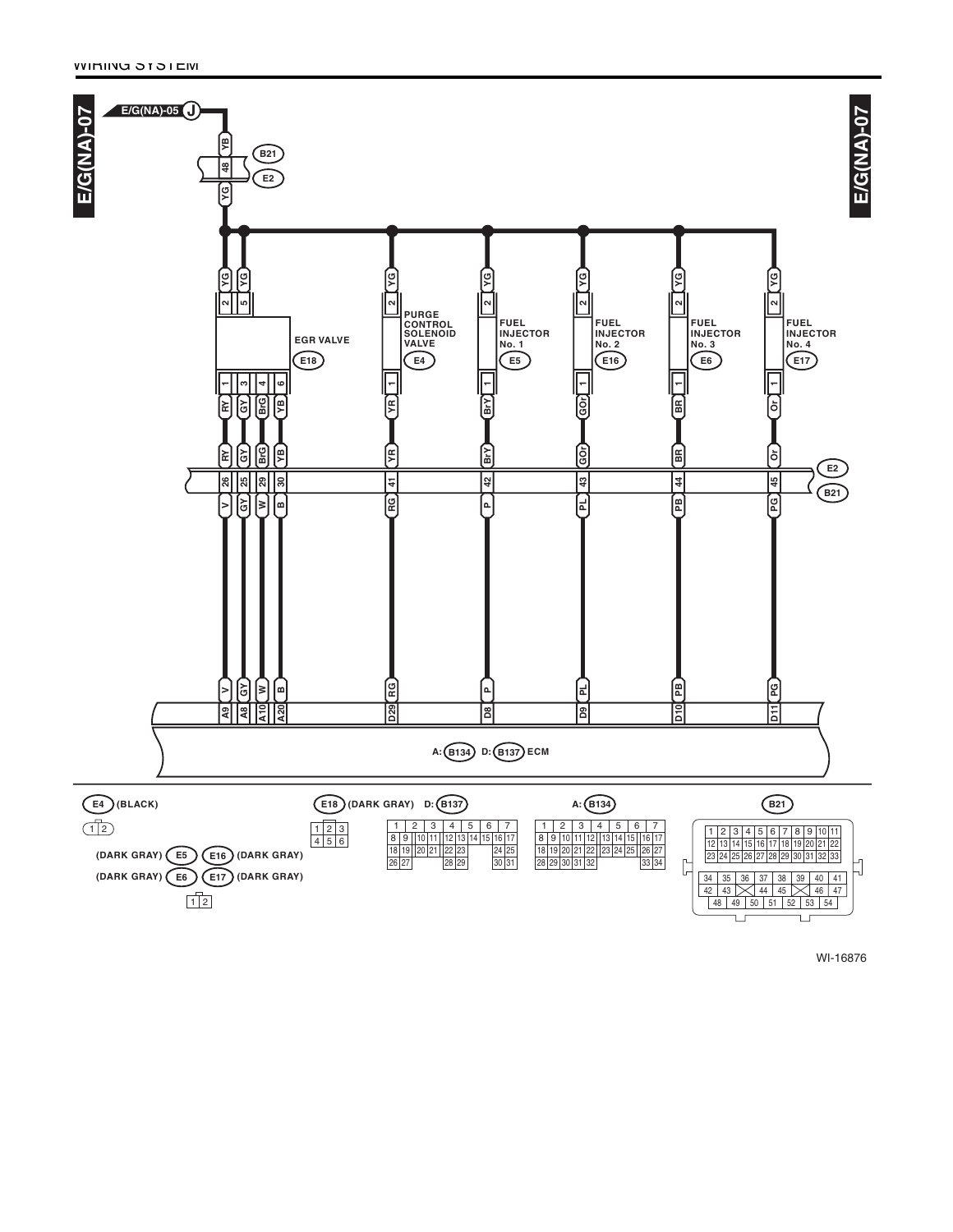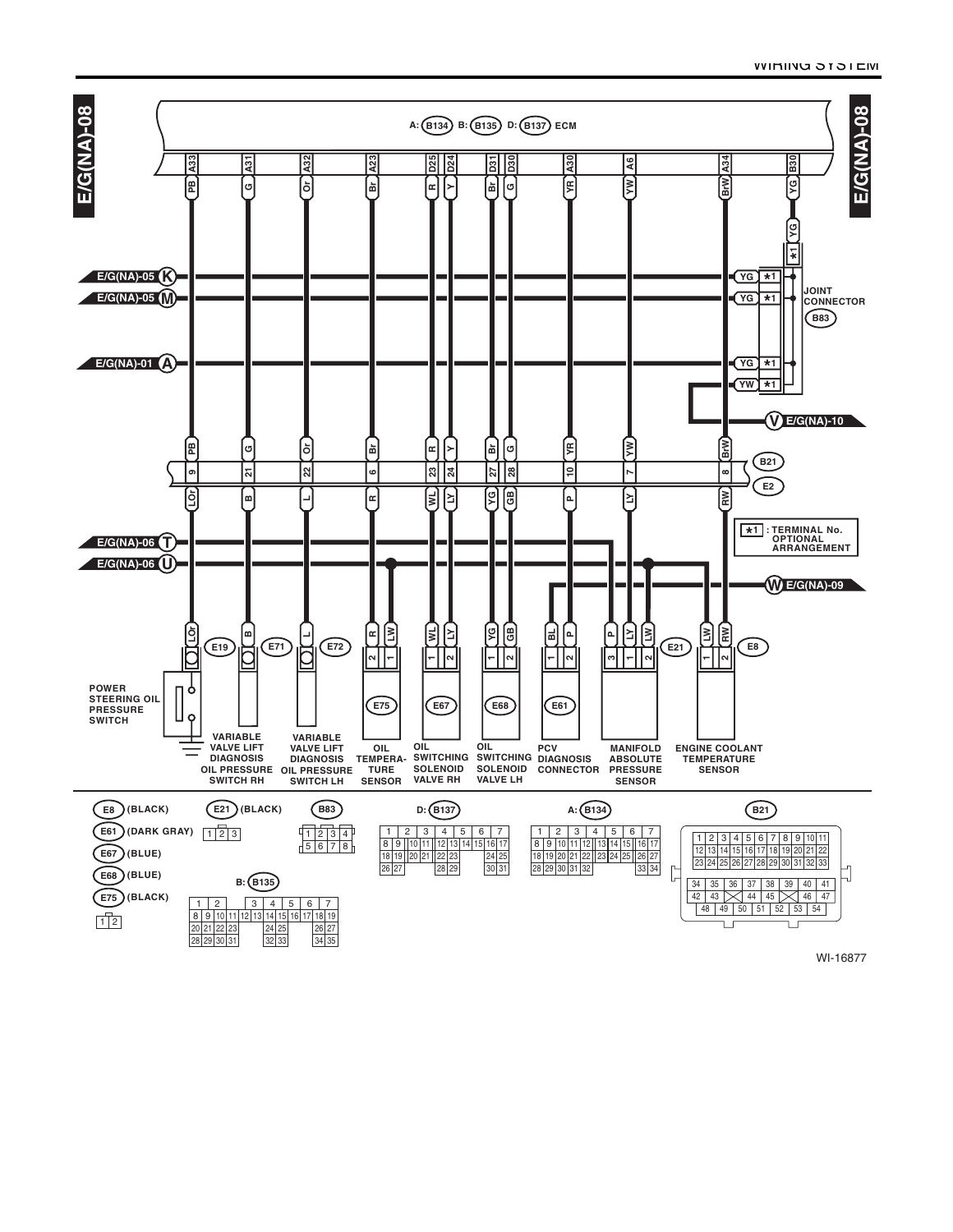Ē

Ţ

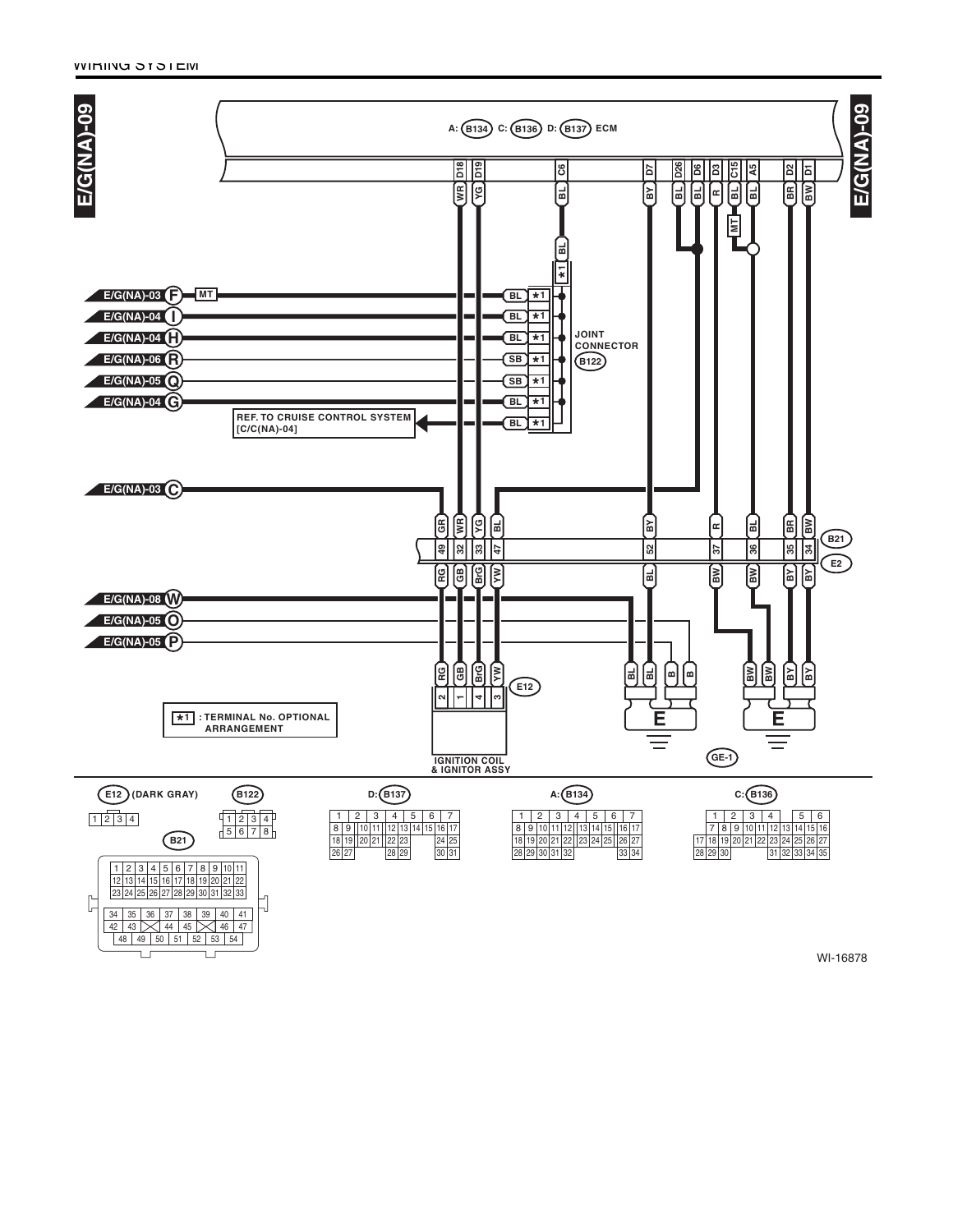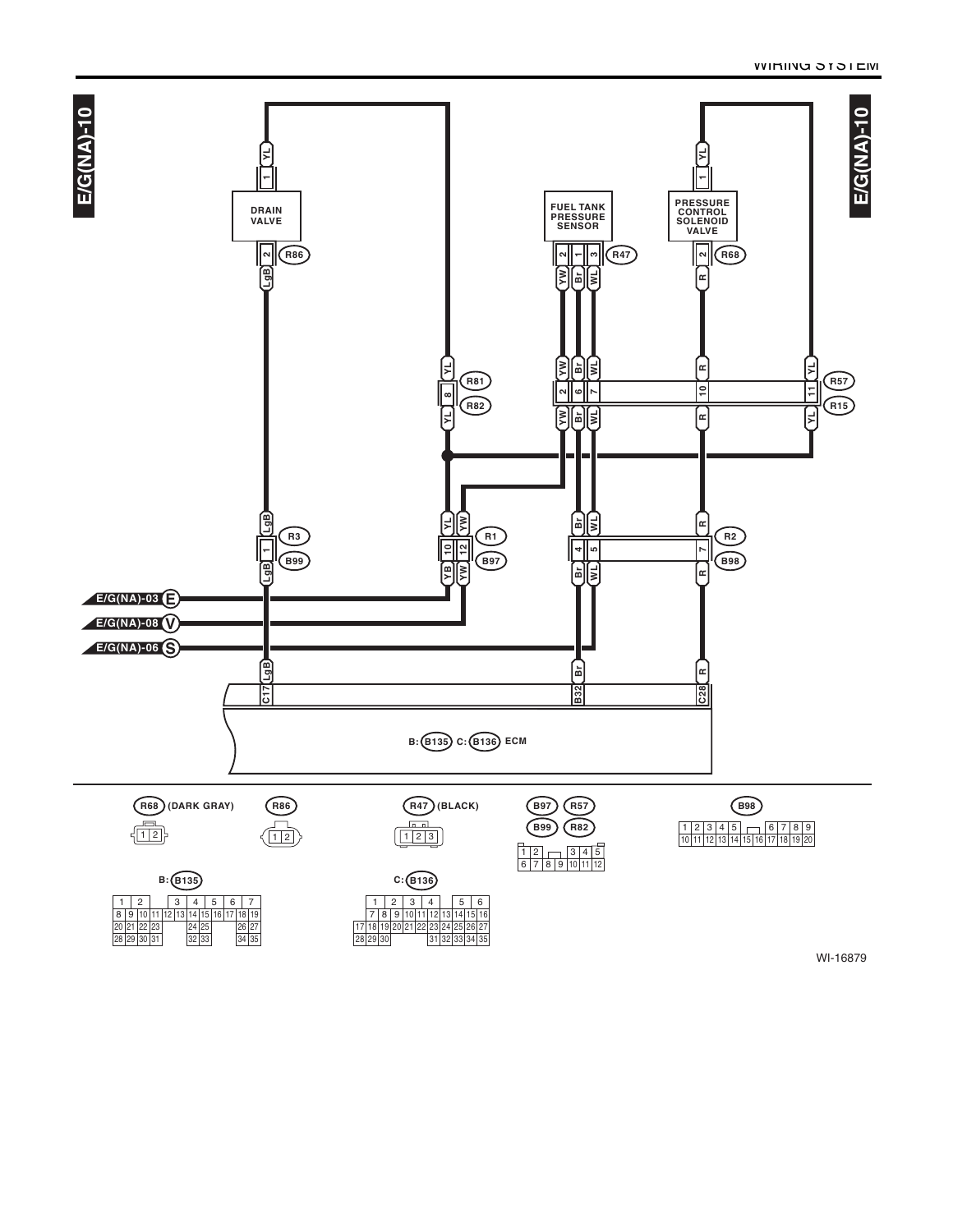## • **Transmission serial No. 4078113 or later**

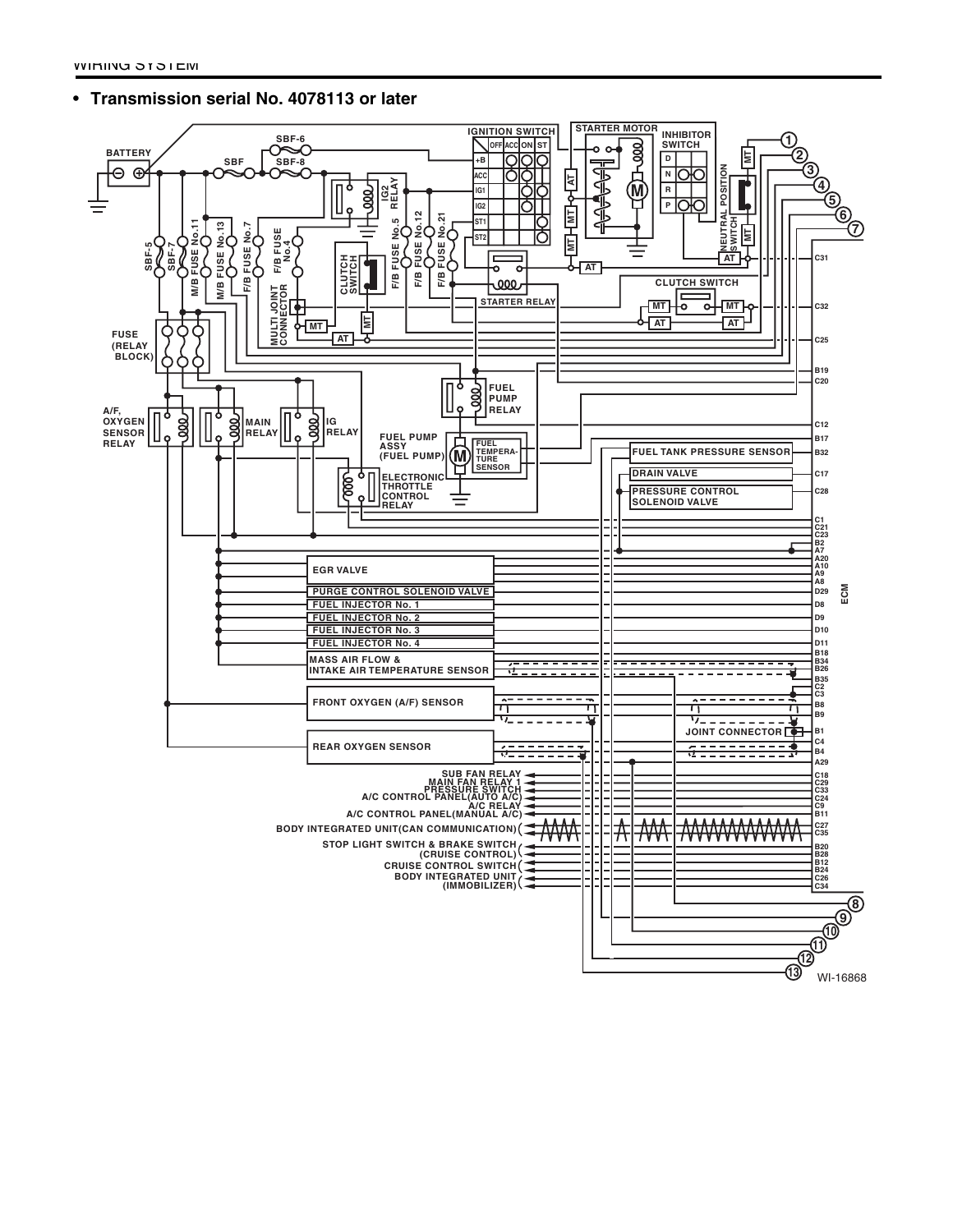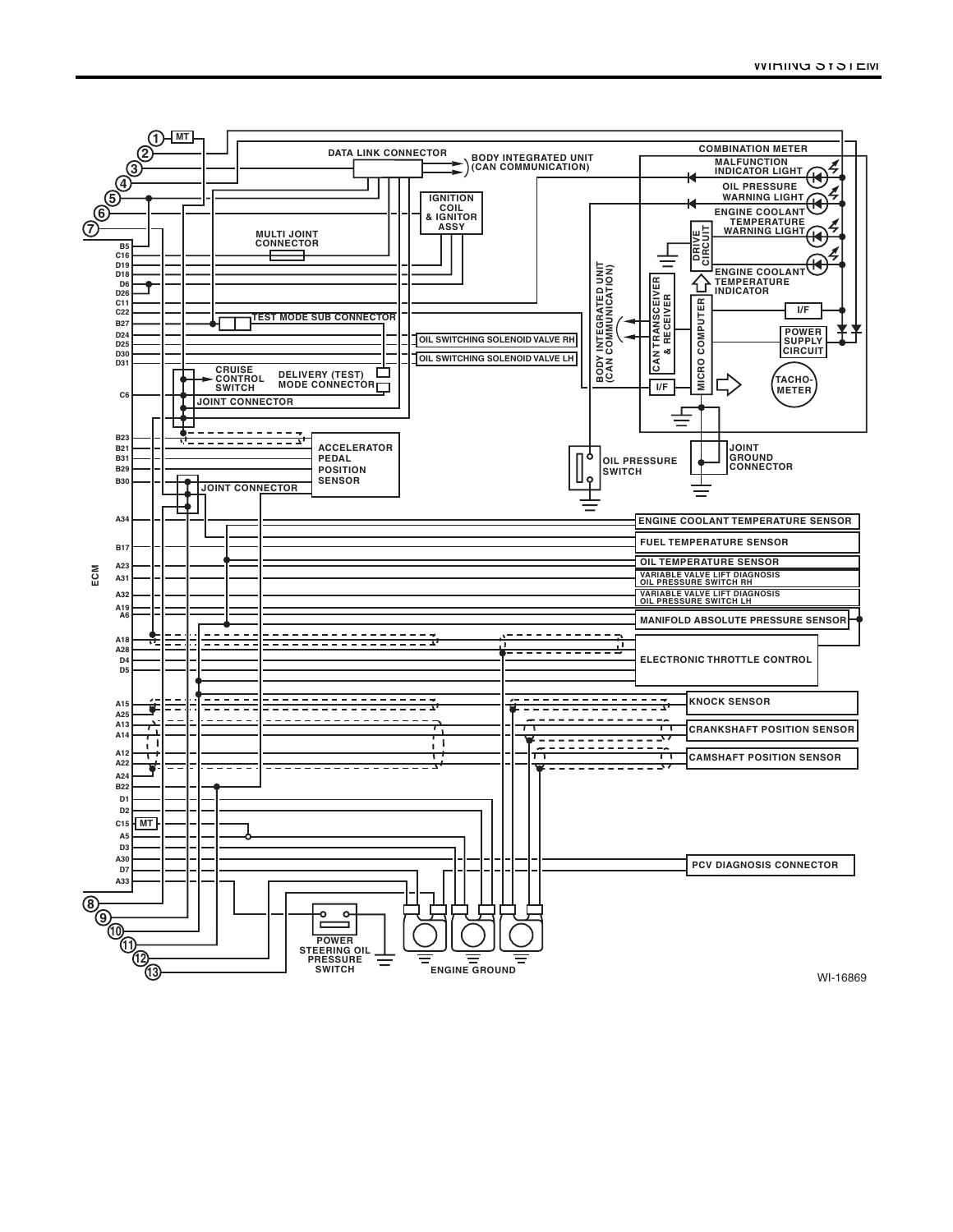25 | 26 | 27<br>33 | 34 | 35

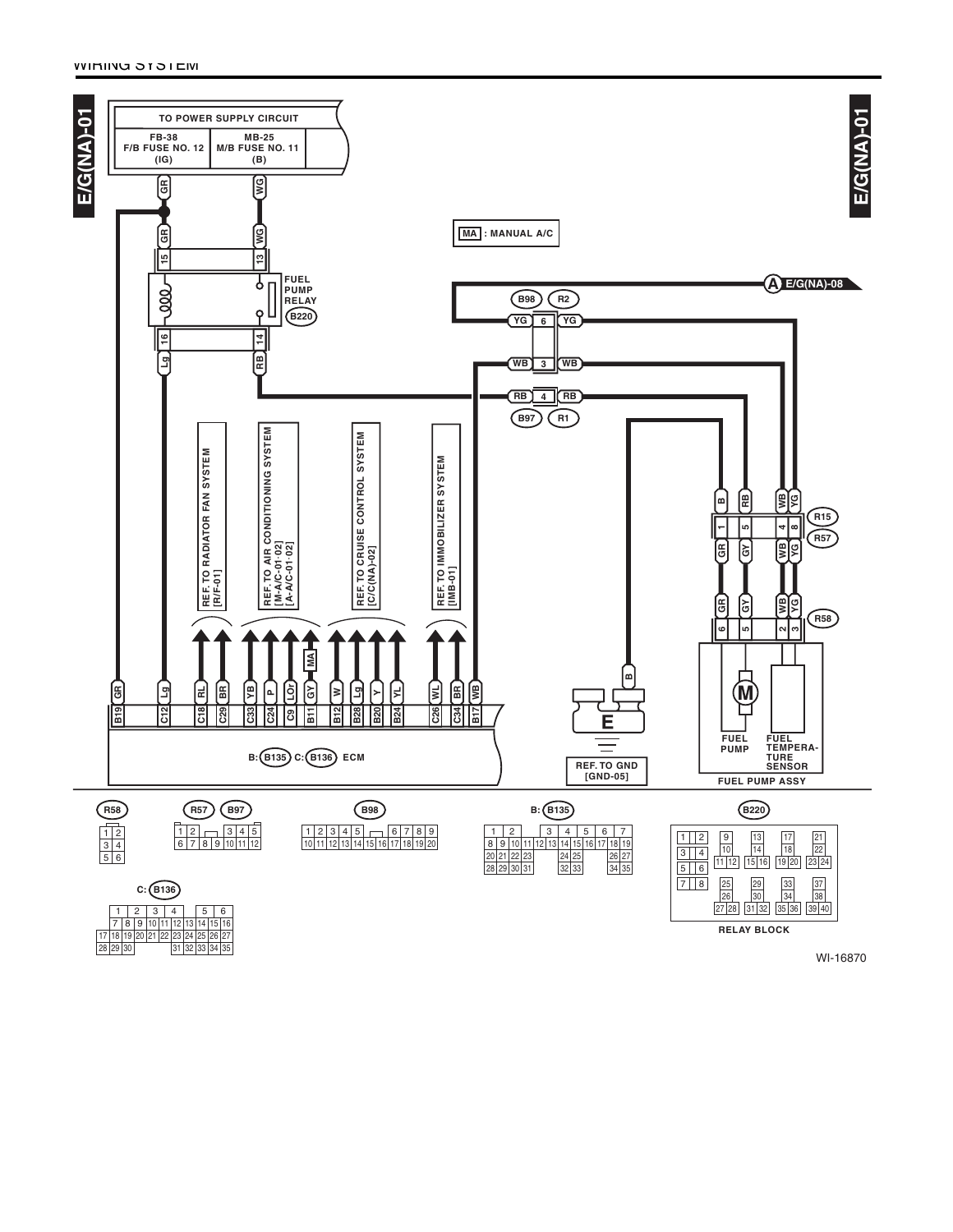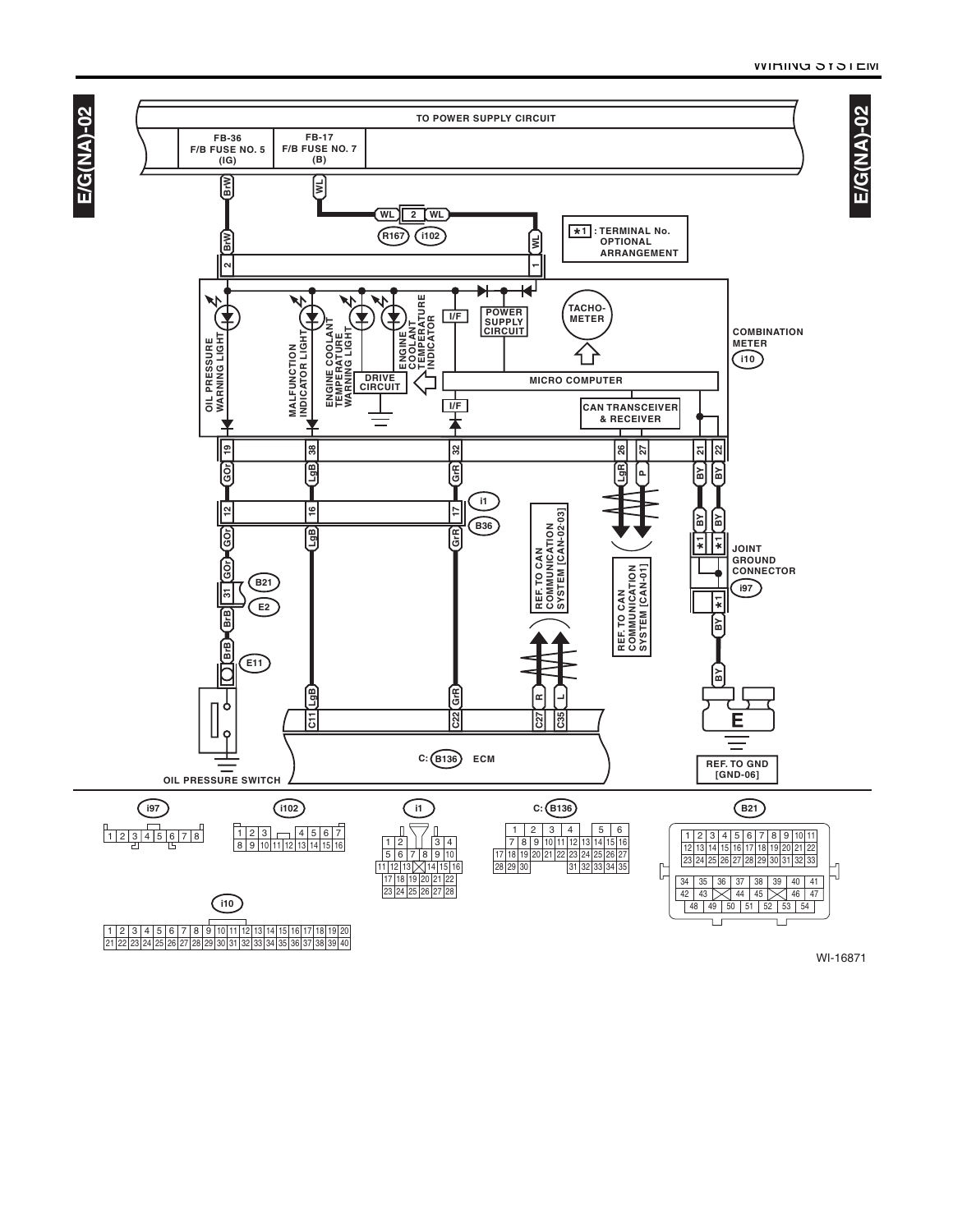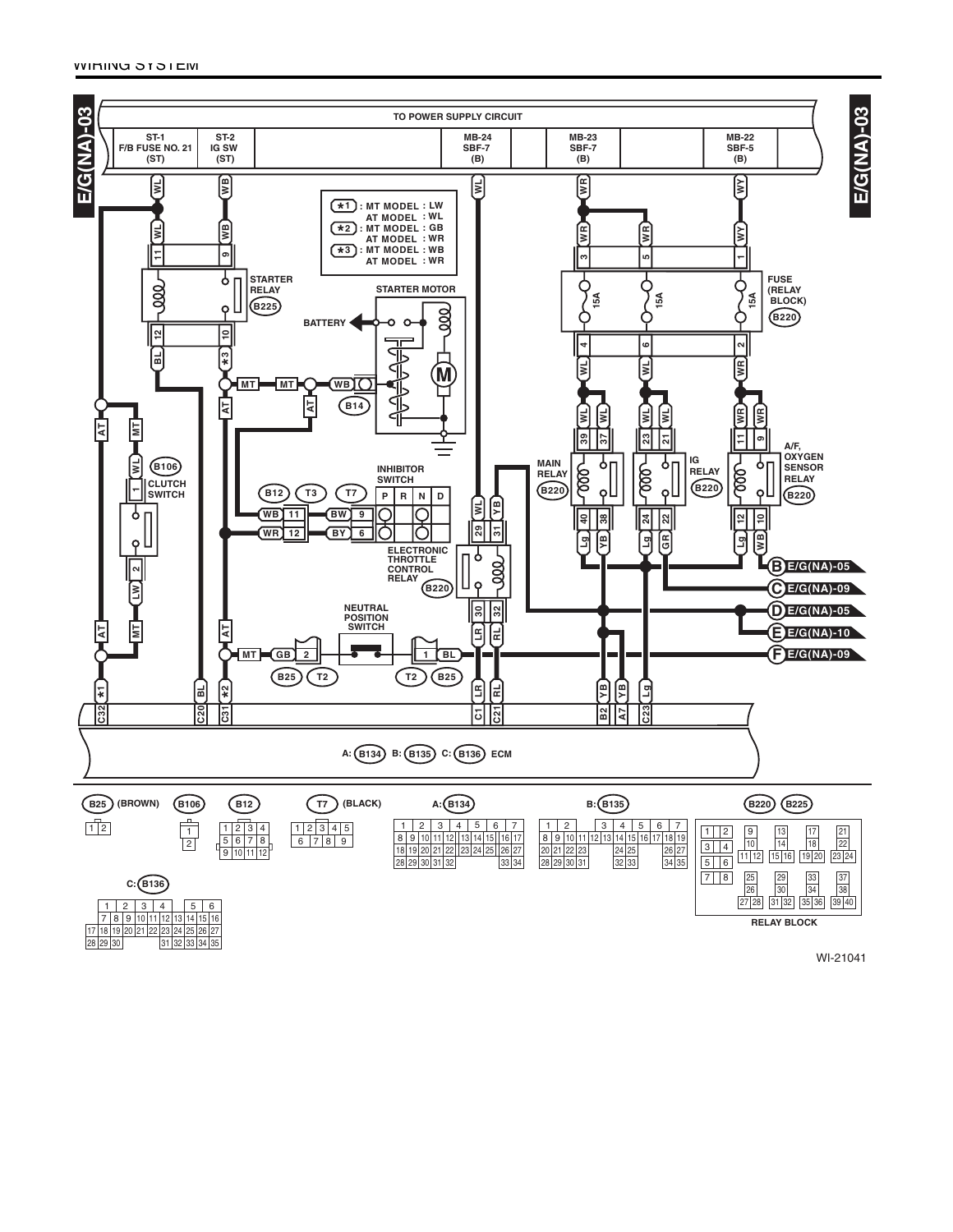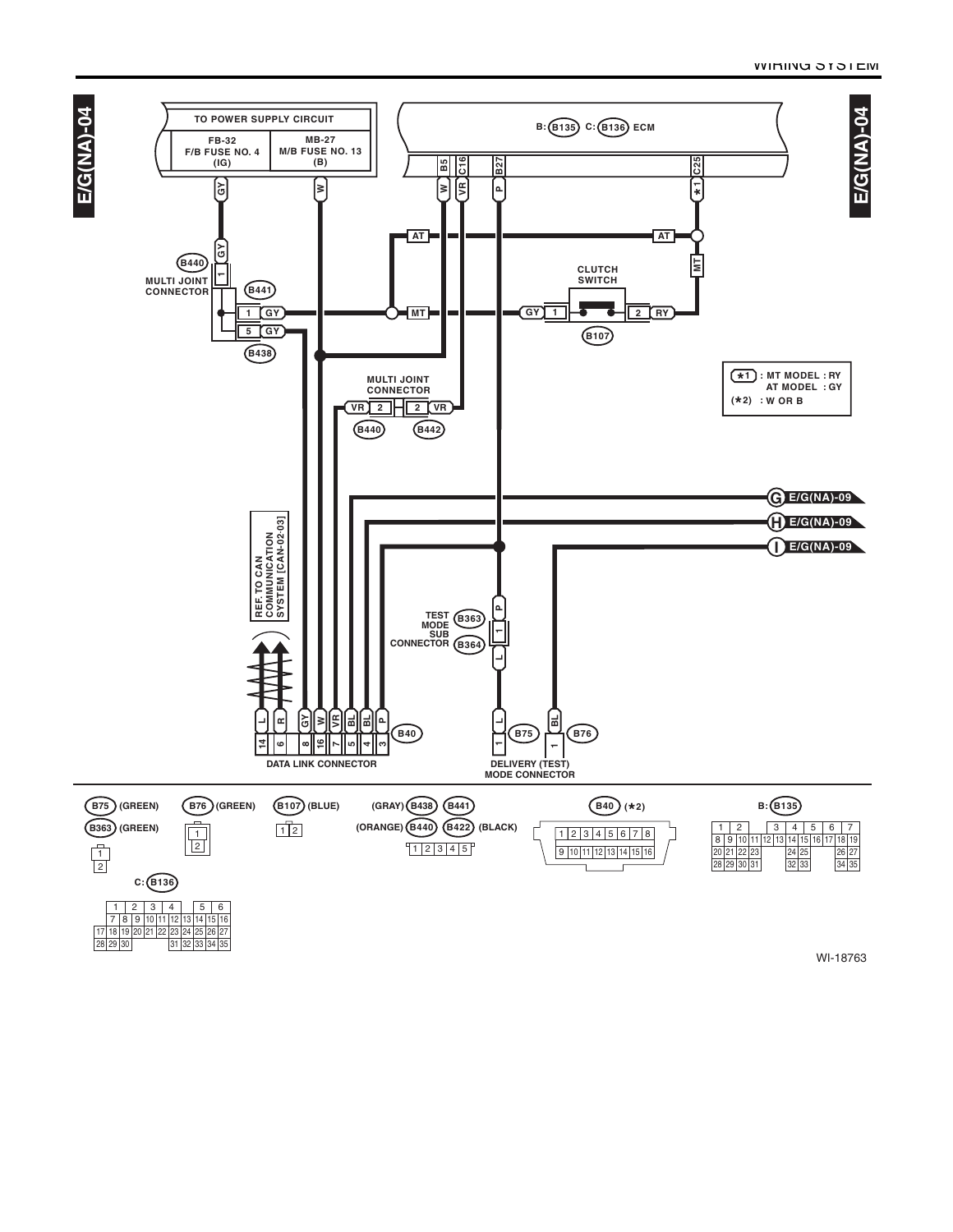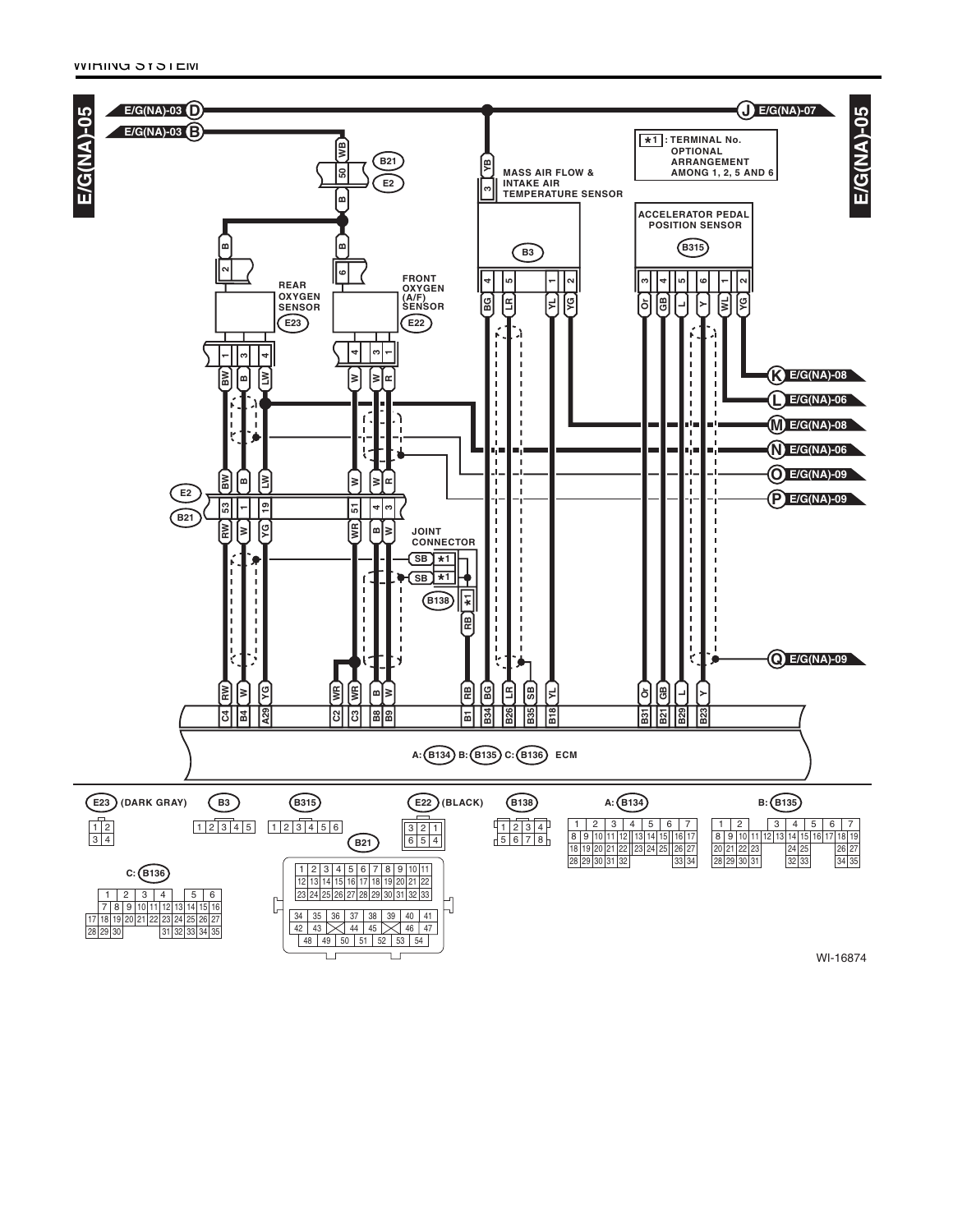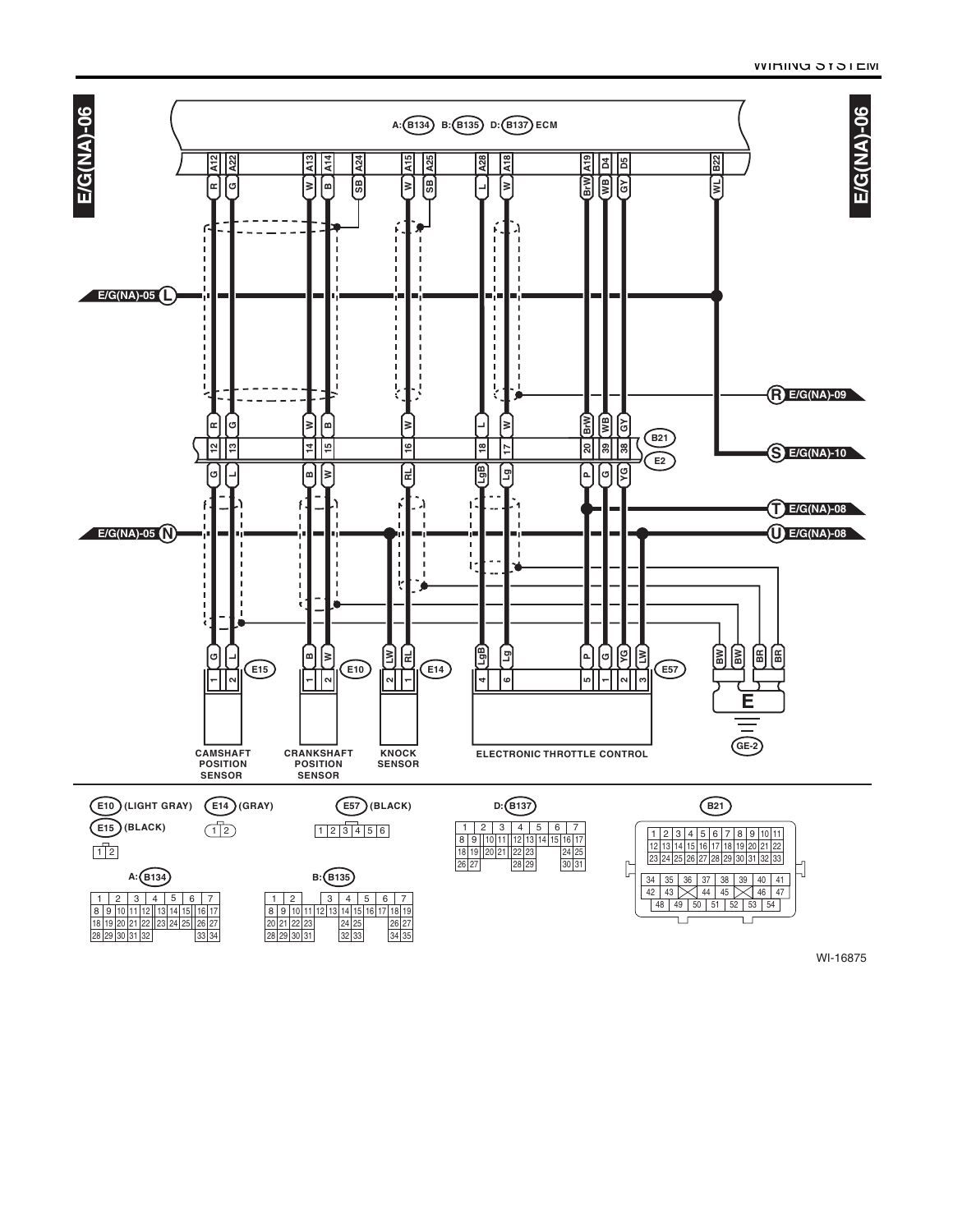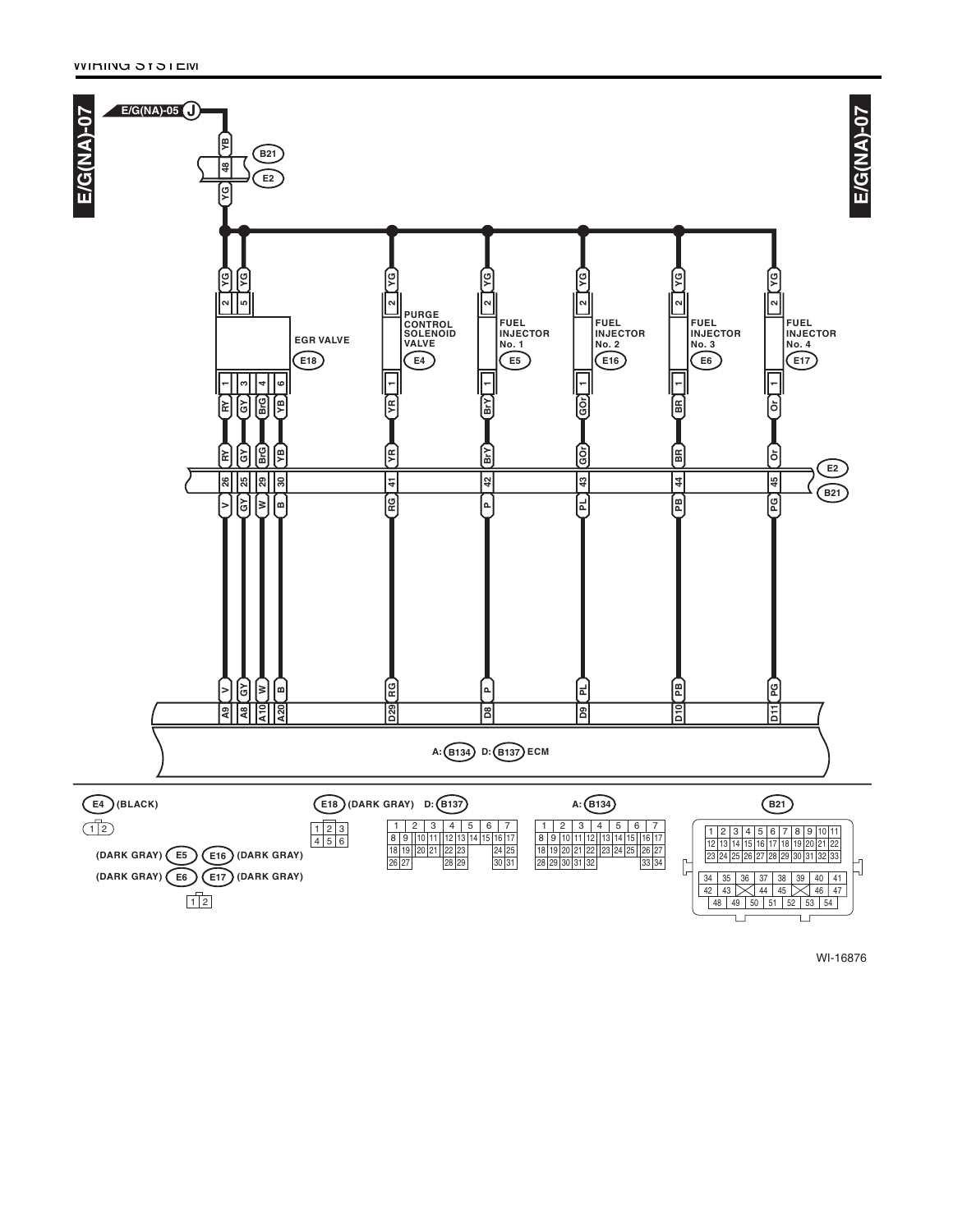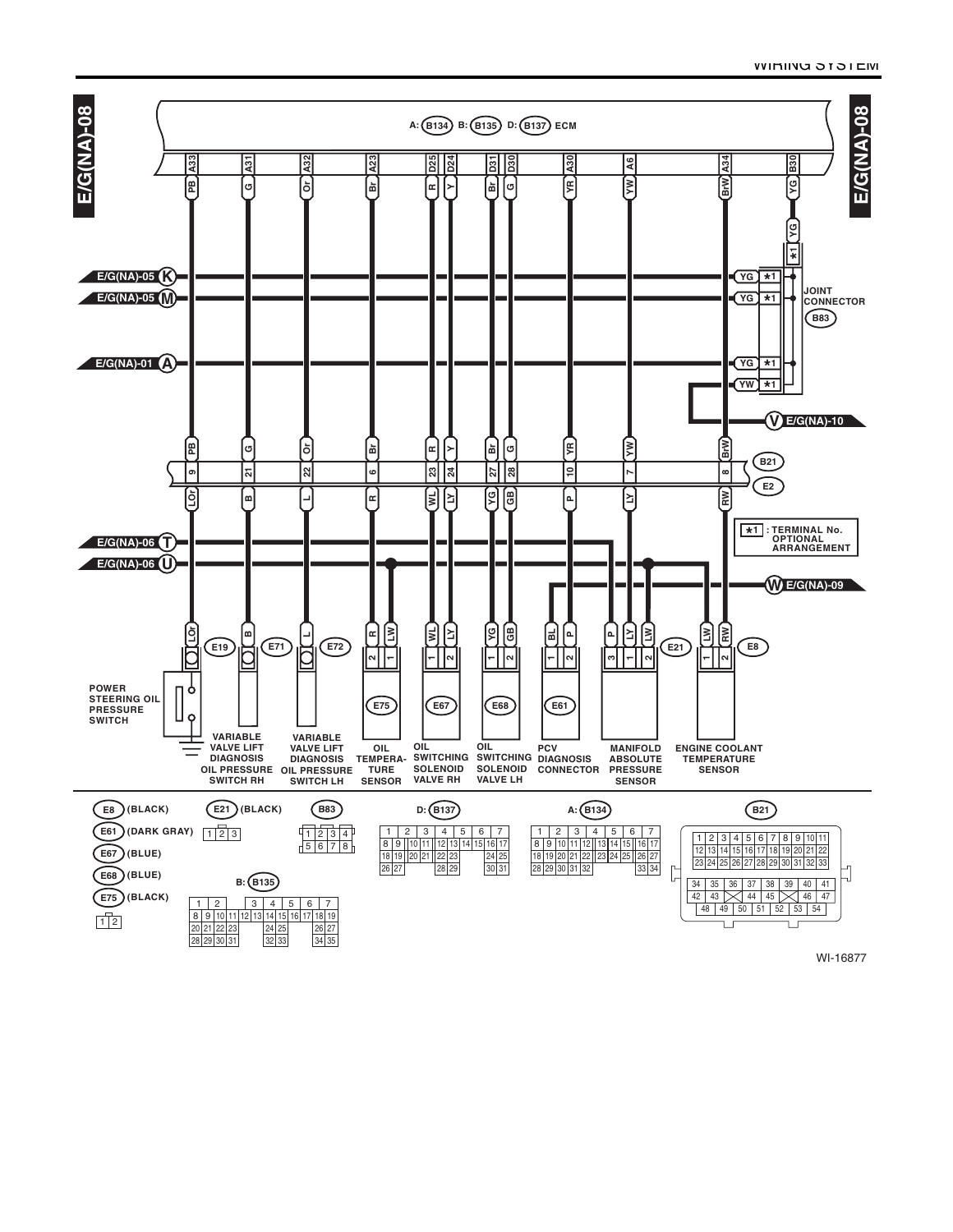Ē

Ţ